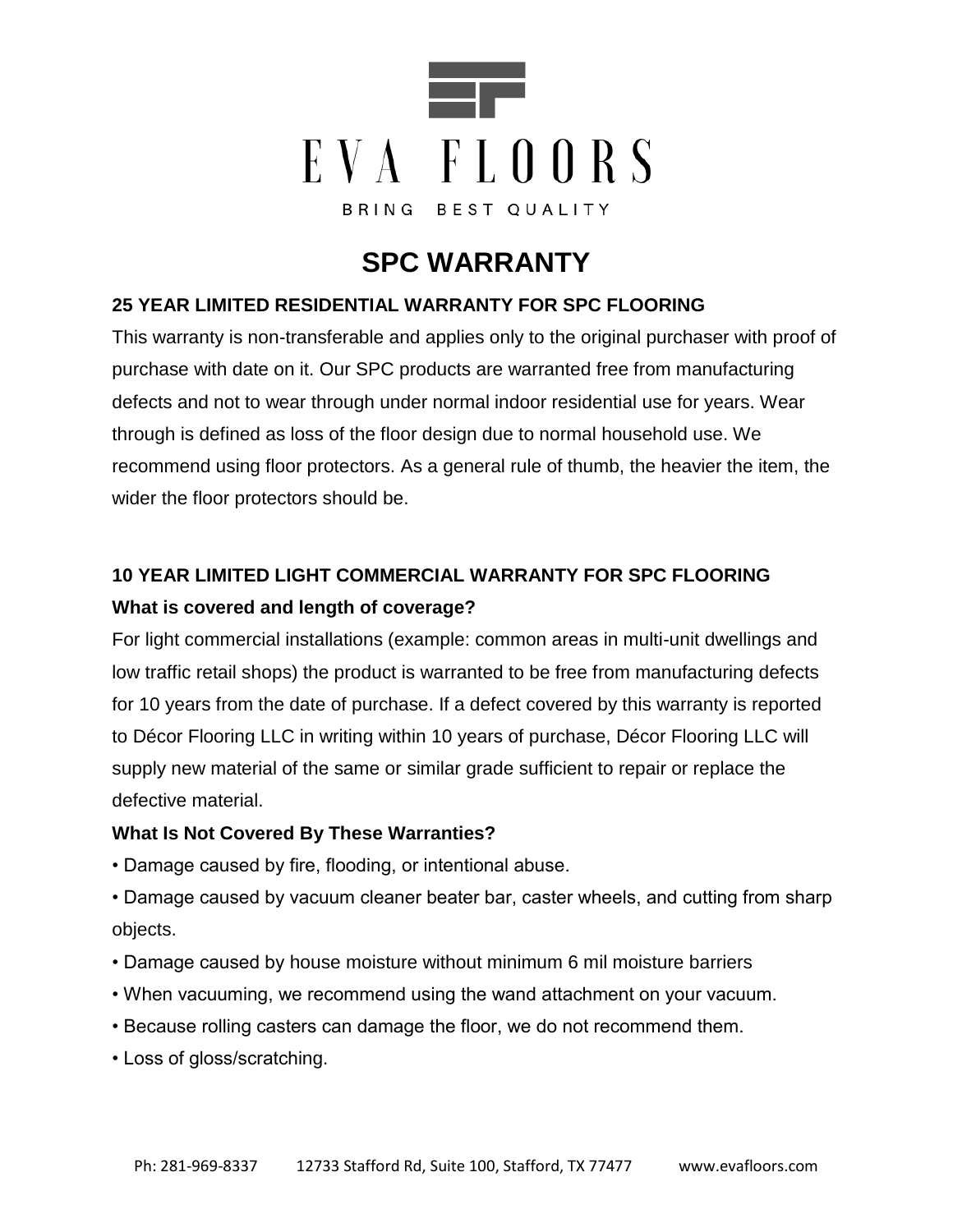• If some dulling occurs over time, depending on the amount of traffic, care, and maintenance the floor receives, restore the shine to your high gloss floor, using floor finish. For low gloss floors use low gloss floor finish.

• Minor color, shade or texture variations between samples or printed color photography and the actual material.

• Floors that are not graded "regular".

• Floors that are installed in other than owner-occupied or tenant-occupied residences (Except products that are noted as warranted light commercial).

• Installation-related errors or damage including improper conditioning of job-site and flooring materials.

• Construction damage after installation.

• Floors discolored from moisture or underlayment panels after having been repaired or replaced by Décor Flooring LLC one time.

• Floors damaged by excessive moisture from sources such as flooding and water leakage.

• Installation defects.

• Gluing down the product.

• Damage caused by abuse such as moving appliances across the floor without adequate protection. When moving appliances or heavy furniture, lay a plywood panel on your floor and "walk" the item across it. This protects your floor from scuffing and tears.

#### **What Is Excluded From These Warranties?**

None of our installers, retailers, distributors or employees has authority to alter the obligations, limitations, disclaimers or exclusions under any of our warranties. We exclude and will not be liable for or pay incidental, consequential or special damages under our warranties. By this we mean any loss, expense, or damage other than to the flooring itself that may result from a defect in the flooring. Our limited warranties constitute the only express warranties for the product purchased. To the extent permitted by law and for all non-consumer products, all warranties other than our limited warranties, express or implied, including any warranty of